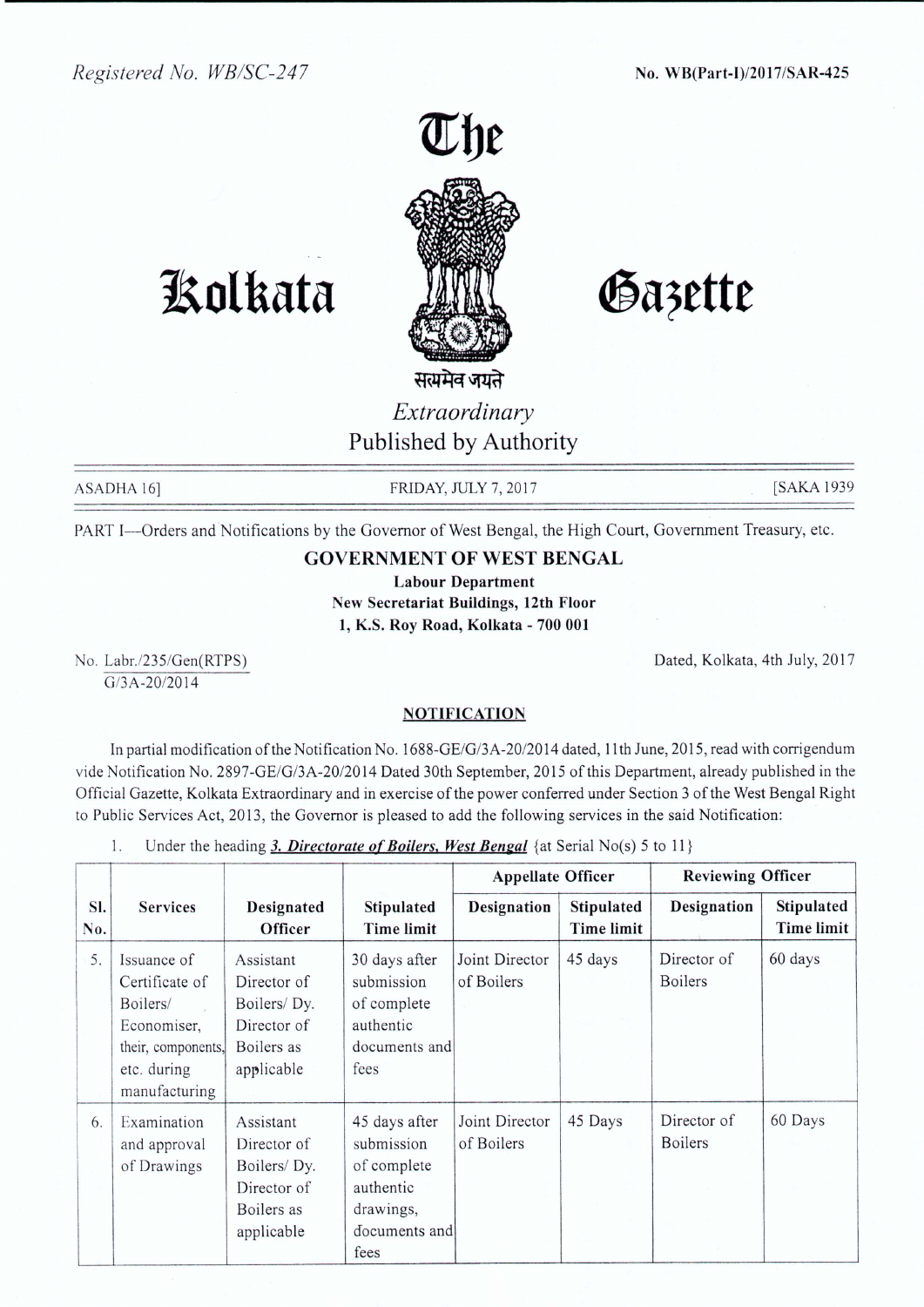|            |                                                                                                                                                               |                                                                                    |                                                                                   | <b>Appellate Officer</b>         |                                        | Reviewing Officer.            |                                 |
|------------|---------------------------------------------------------------------------------------------------------------------------------------------------------------|------------------------------------------------------------------------------------|-----------------------------------------------------------------------------------|----------------------------------|----------------------------------------|-------------------------------|---------------------------------|
| SI.<br>No. | <b>Services</b>                                                                                                                                               | Designated<br>Officer                                                              | Stipulated<br><b>Time limit</b>                                                   | <b>Designation</b>               | <b>Stipulated</b><br><b>Time limit</b> | Designation                   | Stipulated<br><b>Time limit</b> |
| 7.         | Change of<br>Ownership of<br>Boilers/<br>Economiser                                                                                                           | Assistant<br>Director of<br>Boilers/Dy.<br>Director of<br>Boilers as<br>applicable | 60 days after<br>submission<br>of complete<br>authentic<br>documents<br>and fees  | Joint Director<br><b>Boilers</b> | 45 Days                                | Director of<br><b>Boilers</b> | 60 Days                         |
| 8.         | Approval of<br>Repairer/<br>erectors/<br>Manufacturer<br>of Boiler and<br>Pipe Line/<br>Endorsement<br>of Repairer/<br>erectors of<br>Boiler and Pipe<br>Line | Assistant<br>Director of<br>Boilers/Dy.<br>Director of<br>Boilers as<br>applicable | 30 days after<br>submission<br>of complete<br>authentic<br>documents and<br>fees  | Joint Director<br>of Boilers     | 45 Days                                | Director of<br><b>Boilers</b> | 60 Days                         |
| 9.         | Registration of<br>Steam and<br>Feed Pipe lines                                                                                                               | Assistant<br>Director of<br>Boilers/Dy.<br>Director of<br>Boilers as<br>applicable | 30 days after<br>submission<br>of complete<br>authentic<br>documents and<br>fees  | Joint Director<br>of Boilers     | 45 Days                                | Director of<br><b>Boilers</b> | 60 Days                         |
| 10.        | Testing of<br>Materials at<br>Testing<br>Laboratory                                                                                                           | Inspecting<br>Officer /<br>Superintendent<br>of testing<br>laboratory              | 7 days after<br>completion<br>of testing                                          | Joint Director<br>of Boilers     | 45 Days                                | Director of<br><b>Boilers</b> | 60 Days                         |
| 11.        | Issuance of<br>Erection<br>Certificate of<br>Boilers /<br>Economiser                                                                                          | Assistant<br>Director of<br>Boilers/Dy.<br>Director of<br>Boilers as<br>applicable | 30 days after<br>completion<br>of hydraulic<br>test of<br>Boilers /<br>Economiser | Joint Director<br>of Boilers     | 45 Days                                | Director of<br><b>Boilers</b> | 60 Days                         |

II. Under the heading **4.** *Directorate of Factories. West Bengal* {at Serial No - 3}

|            |                                                                                                                       |                                 |                                 | <b>Appellate Officer</b>                       |                                 | <b>Reviewing Officer</b>                 |                          |  |
|------------|-----------------------------------------------------------------------------------------------------------------------|---------------------------------|---------------------------------|------------------------------------------------|---------------------------------|------------------------------------------|--------------------------|--|
| SI.<br>No. | <b>Services</b>                                                                                                       | Designated<br>Officer           | Stipulated<br><b>Time limit</b> | Designation                                    | Stipulated<br><b>Time limit</b> | Designation                              | Stipulated<br>Time limit |  |
| 3.         | Renewal<br>amendment.<br>transfer of<br>license under<br>the Factories<br>Act, 1948 and<br>Rules framed<br>thereunder | Inspector of<br>Factories, W.B. | 90 days<br>$\sim$               | Joint Chief<br>Inspector of<br>Factories, W.B. | 45 days                         | Chief Inspector<br>of Factories,<br>W.B. | 60 days                  |  |